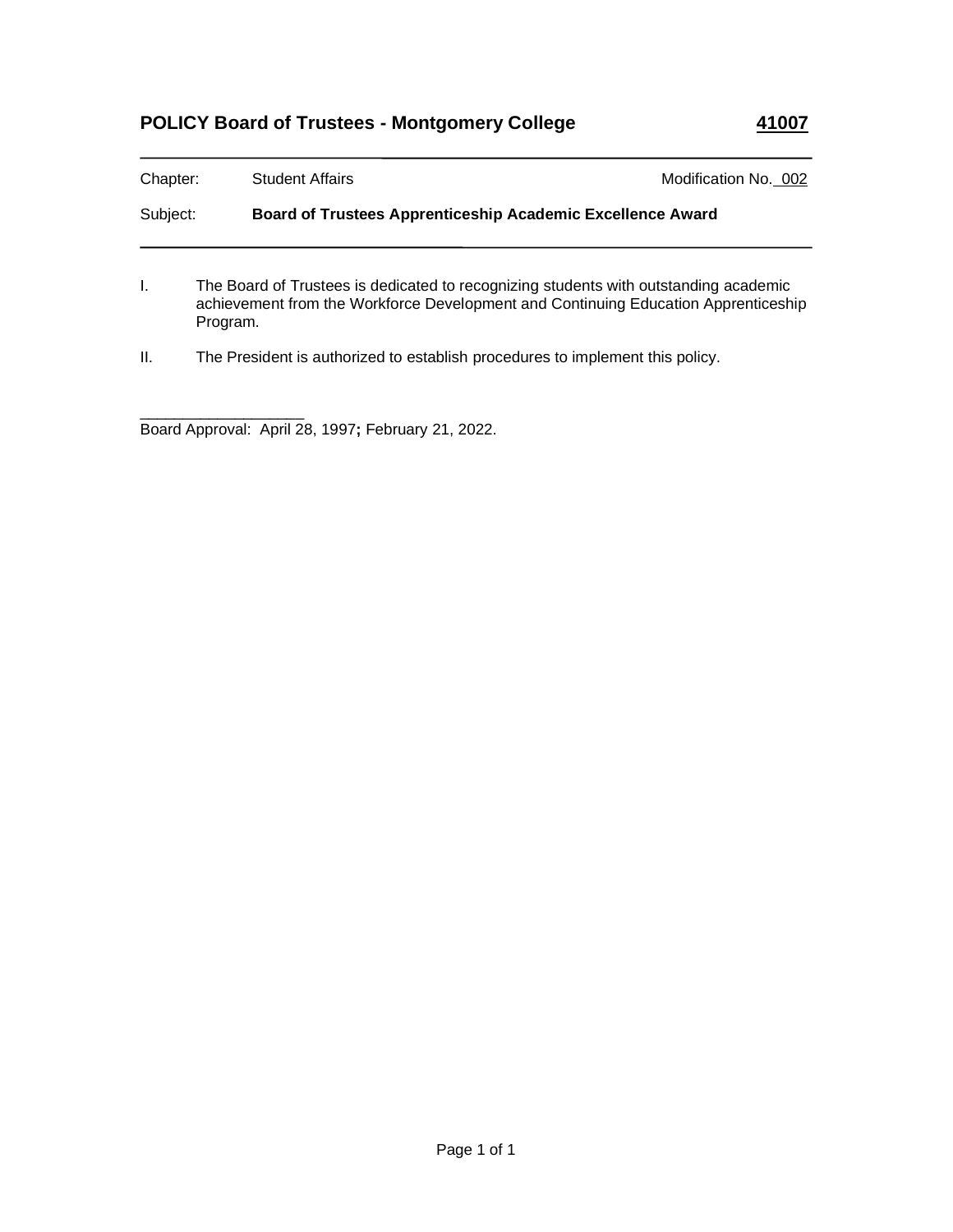| Chapter: | <b>Student Affairs</b>                                            | Modification No. 003 |  |
|----------|-------------------------------------------------------------------|----------------------|--|
| Subject: | <b>Board of Trustees Apprenticeship Academic Excellence Award</b> |                      |  |

## I. Program and Eligibility

- A. The Board of Trustees Apprenticeship Academic Excellence Award program is designed to recognize students with outstanding academic achievement through the College's apprenticeship programs.
- B. Candidates for nomination must be eligible for commencement ceremonies. Candidates for nomination as a "Board of Trustees Apprenticeship Excellence Award" must have competed or will complete during the spring semester all required courses; have taken at least the final two (2) years of required apprenticeship academic training at Montgomery College; and have maintained a cumulative grade point average of 3.5 in all courses at the College. In addition, the candidate must be willing to participate as a commencement speaker.
- C. Eligible students will be determined from grade report records maintained in the Workforce Development and Continuing Education offices. All students who meet the initial criteria in the Apprenticeship Program will be notified of their nomination by email in March, informed of the selection process, and asked to respond if they wish to be considered.

## II. Selection Process

- A. The senior vice president for academic affairs will appoint an apprenticeship academic excellence award nomination panel. The panel will consist of apprenticeship program staff, faculty, and program sponsors. The panel members will be recommended to the senior vice president no later than January 31 with appointments made by the senior vice president no later than March 1 each year.
- B. All nominees will be ranked in GPA order and reviewed by the nomination panel. The nominees will be asked to submit a 500-word essay addressing their educational experience and community service in advance of formal interviews. The panel will use the (a) academic history of the nominees; (b) the essay; and (c) the interview to recommend the top three students for the award-
- C. No later than April 20, the apprenticeship academic excellence nomination panel will submit its top three recommended students to the vice presidents/provosts who will select the awardee for the Board of Trustees Apprenticeship Academic Excellence Award. The vice presidents/provosts will submit the name of the awardee to the senior vice president for academic affairs by May 1
- D. In the event that an additional nominee for the Board of Trustees Apprentice Academic Excellence Award is deemed worthy of recognition, the vice presidents/provosts may recommend a runner-up award for that nominee.
- E. The senior vice president for academic affairs will notify the Office of the President and the Office of Advancement and Community Engagement (OACE) of the awardee